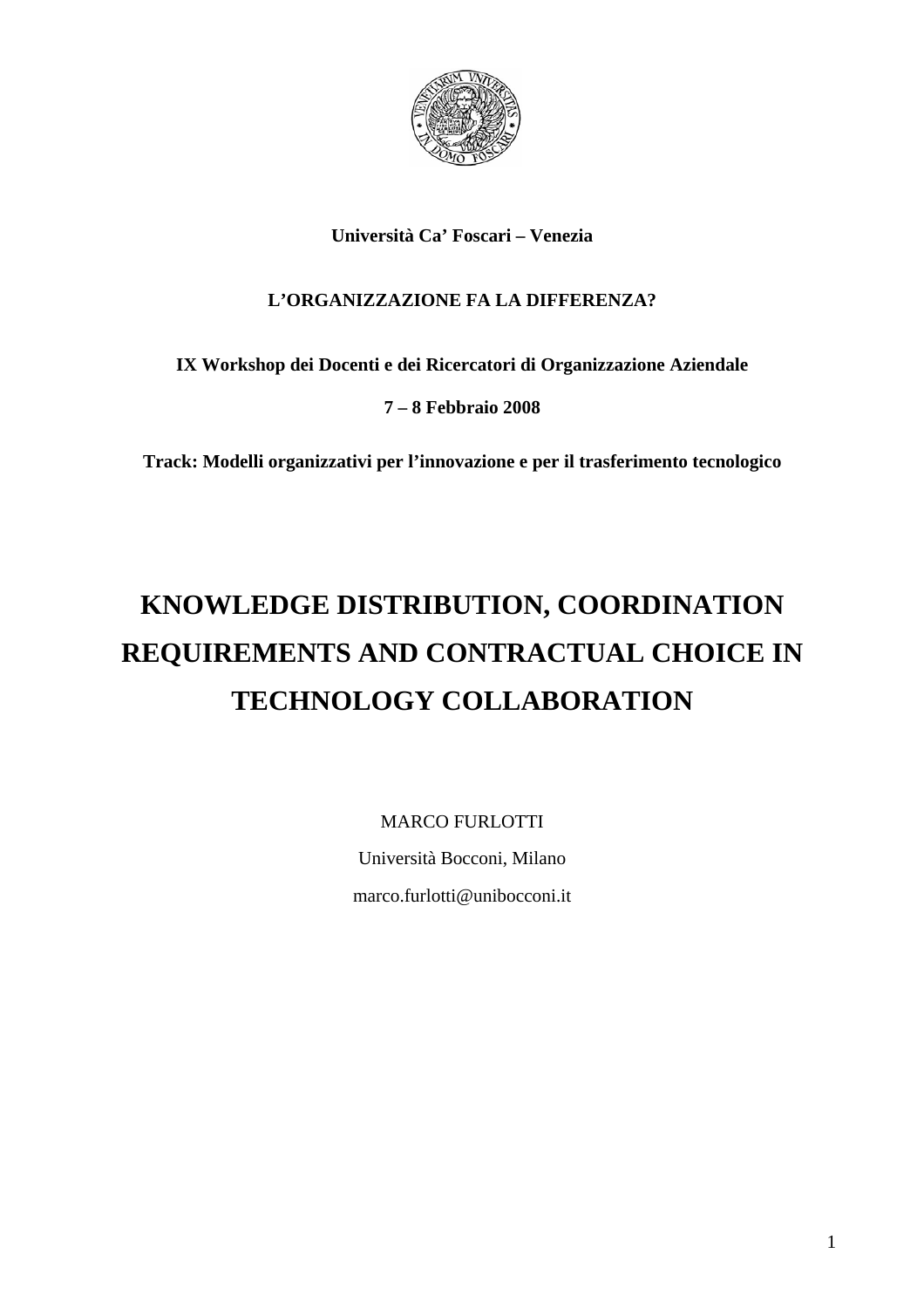#### **ABSTRACT**

The choice of efficient contractual form is often framed as the selection of a degree of hierarchical intensity suitably matching the level of contractual hazards. We posit that technology collaboration contracts are also responsive to the configuration of resources and to coordination concerns and that contractual solutions may be multidimensional and differ 'in kind'. A sample of joint R&D biotechnology agreements provides broad support for propositions concerning the antecedents. Moreover, we find that the way certain contracts are chosen in response to various contingencies, challenges the idea that they can be usefully characterized as 'intermediate' between polar forms of governance.

#### **INTRODUCTION**

Research on contract choices in interfirm alliances has been mainly influenced by transaction cost economics (henceforth, TCE). Despite expanding its concepts over time, TCE remains chiefly concerned with those contracting problems that would vanish but for the joint occurrence of opportunism and bounded rationality (Williamson 1996: 14). While such problems may be paramount in transactions involving high conflict potential, when the activities contemplated by the partners to an alliance are complex, the governance model adopted is likely to reflect also the coordination requirements of the task at hand and the resources the parties need to bring to the alliance. In other words, we can say that within certain contracts, the planning of *performance* is at least as fundamental as the planning of *risk* (Macneil 1975).

This paper further expands on this line of thinking that was started by Gulati and Singh (1998), and analyzes whether traditional predictors of intra- and inter-organizational coordination modes are useful when the explanandum is specifically the formal, enforceable, agreement.

Allowing for the possibility that different governance forms differ not just in degree but also *in kind*  represents a second purported contribution of this study. In particular we shall argue that the choice between arm's length and hierarchical contracts is too stark an alternative, and that certain problems of inter-firm collaboration under conditions of radical uncertainty call for an additional, 'associational' governance model that can hardly be described as an intermediate form. We investigate the issue in the biopharmaceutical industry.

#### **CONTRACTUAL TYPES**

TCE argues that under conditions of information complexity coupled with the potential of conflict of interests the control provided for by hierarchical governance is to be preferred to market-based forms. However, if the word 'hierarchy' is taken at face value, as indicating decision-making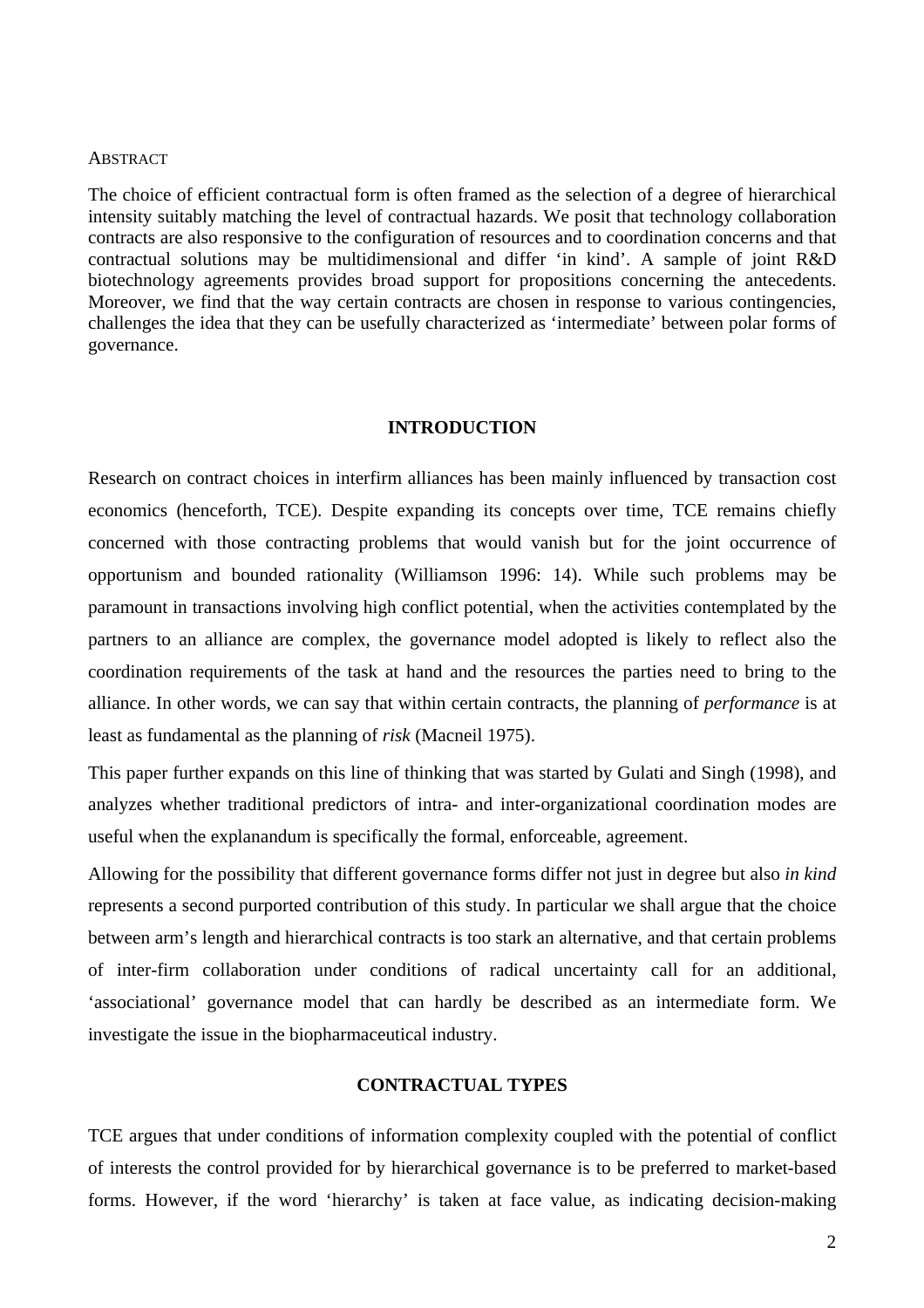structures based on centralized authority, it is dubious that hierarchical governance structures can be comparatively efficient even in highly uncertain contexts (e.g.: Burns & Stalker 1961). Truly, in many studies inspired by TCE, 'hierarchical intensity' is just a convenient label for a bundle of heterogeneous governance mechanisms. Thus we need to specify more accurately what the constituent elements of hierarchy are and to consider which of them can adequately serve the goals that are asked of the contractual governance of R&D collaborations. A brief review of some representative studies in the strategic alliance literature (cfr. Appendix A) reveals that the mechanisms that are said to ensure hierarchical control are quite heterogeneous and that several of them have little applicability to joint R&D collaboration agreements, particularly in the biotechnology sector.

What remains of 'hierarchical' governance, once multiple mechanisms have been ruled out on various accounts, are resource commitments, coupled with arrangements to lock them in for a suitably long period.<sup>1</sup> Before being a safeguard against the risk of opportunism, from a cognitive viewpoint commitments of resources may be the only feasible contracting strategy under conditions of uncertainty. On one side, it is easier to specify ex ante a capability to deal effectively with a certain situation than an action to mechanically cope with it (Knight, 1921: 298). On the other side, resources are characterized by high flexibility and width of possible services and applications (Penrose 1959). Such flexibility largely relieves from the need to ensure adaptability through the specification of many contractual contingencies, which, in turn, eases the burden of verification and makes the contract more enforceable. Enforceable resource commitments have also the potential to align the parties' interests: to the extent that a party has pledged a resource to the exclusive service of a certain relationship, that party's threat point with regard to that resource is zero.

An agreement to pool resources also needs to be complemented by rules about the sharing of the surplus, decision-making and the termination of the relationship (Vanberg 1994). While alternative solutions may be viable, to the extent that the resources that are pledged to the relationship are different, complementary capabilities from the two parties, allowing both parties to take decisions in their respective domains of expertise and to bear the wealth effects of their decisions serves the purpose of efficiency (Fama & Jensen 1983). Accordingly we would expect that polyarchic decision making and shared residual claimancy would be typically observed in such agreements.

Locating the contracting model just described on the market-hierarchy continuum is rather difficult. We suggest that such model is more conveniently treated as differing 'in kind' from the other two archetypes, and we follow Grandori (2001 and 2005) in designating it as 'associational contracting'.

 $\overline{a}$ 

<sup>&</sup>lt;sup>1</sup> This section draws several ideas from Grandori (2001, 2005) and Grandori and Furlotti (2007).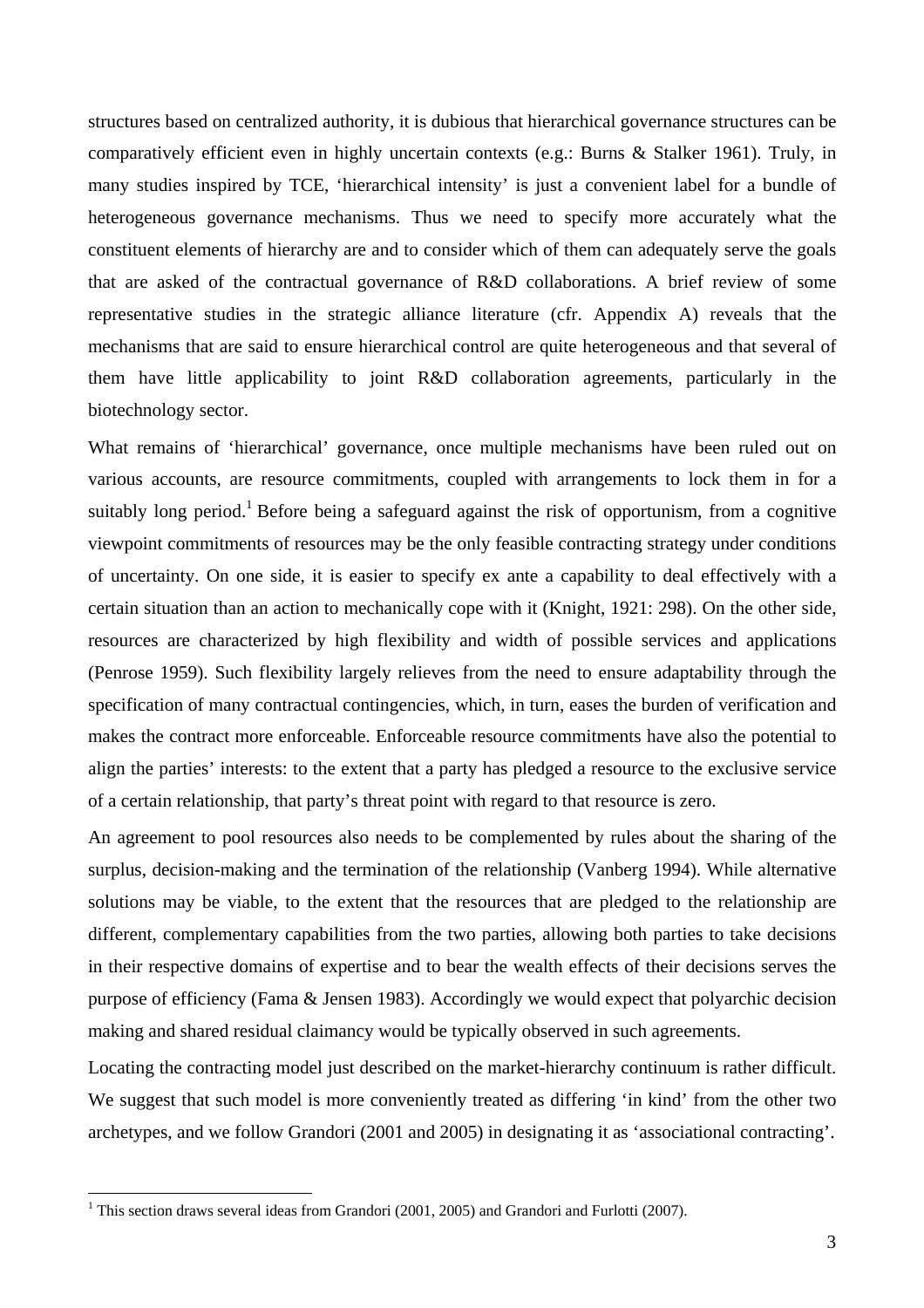Although associational contracts can be argued to possess certain advantages under conditions of radical uncertainty, they also entail costs. Thus, for simple transactions market-like contracts may be the preferred alternative. Further, when just one party provides valuable specific knowledge inputs, efficient decision management may require delegating the initiation and implementation of decision to that party, and assigning control to the other, to assuage agency concerns. In this case a more hierarchical and bureaucratic governance structure may be advisable (Fama & Jensen 1983).

A close correspondence with the associational archetype has been observed in venture capital financing contracts (Kaplan & Strömberg 2003). Four mini-cases described in Grandori and Furlotti (2007) illustrate how biopharmaceutical alliance contracts also resemble the three contractual models we have just outlined.

#### **PREDICTORS OF FORMAL ALLIANCE GOVERNANCE**

What influences the choice of the contractual governance of alliances? The factors we consider are referable to two fundamental ways of viewing organizations: the first focusing on the task dimensions, the second emphasizing resources.

#### **Uncertainty and contractual type**

Task uncertainty is often used as a predictor in empirical studies investigating contractual design. In general, there seems to be convergence of results supporting the proposition that greater uncertainty favors the adoption of less detailed contractual clauses (e.g. Crocker & Reynolds 1993) and of less complex contracts (i.e., shorter, with fewer provisions) (Saussier 2000). In terms of our typology, this is unfavorable to the adoption of bureaucratic contracts.

From classical organizational theory we know that the generic bureaucratic model is characterized by standardization, formalization, specialization and centralization (Pugh, et al. 1963). Standardization and formalization (in the specific sense of a detailed writing and filing of procedures), are at a disadvantage when the problem to be solved requires the pursuit of not previously attempted combinations of actions and resources (Burns & Stalker 1961). As to centralization, it may fail for cognitive reasons (Radner 1997) but it may also be useful to prevent shirking and multitasking (Holmström & Milgrom 1991) and to safeguard against knowledge spillovers (Oxley 1997). Therefore, upon carefully balancing its various mechanisms, the bureaucratic model may not be wholly unsuitable for managing technological alliances.

Further we can argue that under conditions of radical, non-probabilistic uncertainty simple ex-post adaptation achieved by means of bureaucratic governance may not be enough of a solution to contracting problems since what is required is rather the construction of a valid model of the world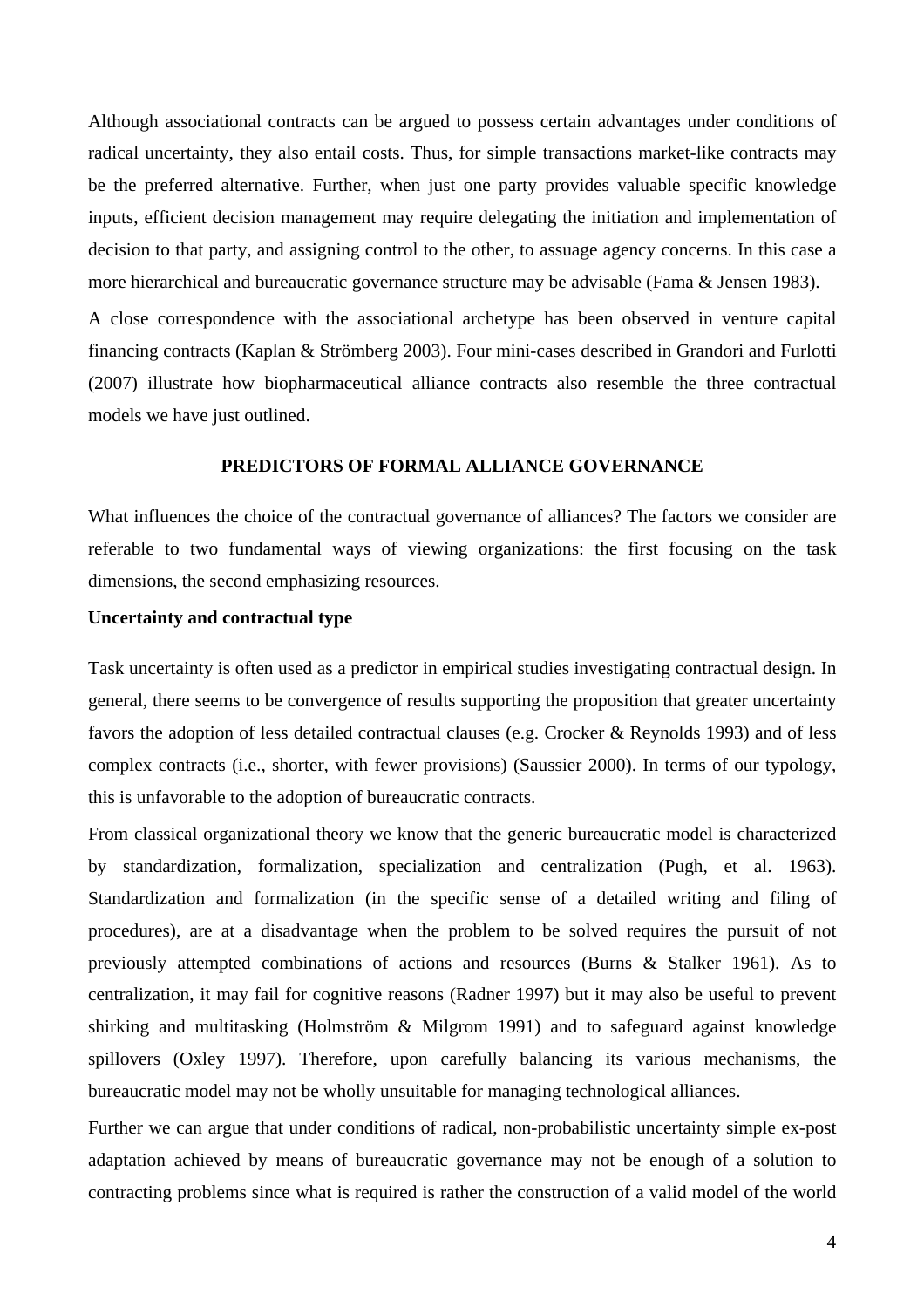(Grandori 2001). We maintain also that the knowledge resources that are relevant to problemsolving and discovery are often less than perfectly substitutable (Polanyi 1966; Nelson & Winter 1982: 105). For these reasons we can argue that organizational structures that ensure the bonding of a certain amount of specialized resources to the mission of solving an epistemically complex problem should on average outperform alternative structures where resources are insufficient, not specialized, and easily diverted to competing goals.

While bound to some extent to the solution of the focal problem, the resources brought to bear on it cannot be overly constrained, lest they lose the possibility of creating those novel combinations of activities and resources upon which innovation is typically based (von Hippel, 1988). The foreclosure to resources of the opportunities to be applied outside the domain defined by the 'problem', and the granting of freedom from specific forms of application, are, as we saw, the main defining traits of an associational contract. Finally, it is also well known that conditions of radical uncertainty hinder the use of high powered incentives (Milgrom & Roberts 1992) and the specification of performance (McNeil 1978) that are typical of market contracting. Bringing these arguments together we can argue what follows:

*Hypothesis 1: Associational contracts will be chosen over bureaucratic contracts, and these over market-like contracts, for transactions involving higher levels of uncertainty.* 

#### **Interdependence**

#### *Interdependence defined on types of asset usage*

One definitional trait of alliances is that each participant firm brings assets and capabilities to it. Assets and capabilities can be understood as 'resources', that is, "sets of potential services [that] can, in large part, be defined independently of their use" (Penrose, 1959: 25). Owing to this property, an asset could be employed for its typical services, or, alternatively, as a currency, a medium of exchange (Pfeffer & Salancik 1978). In technology collaborations at least one party's capabilities are used for its characteristic services. We posit that participation of *both* parties as contributors of activities to the R&D project entails a different level of involvement and of coordination requirements. We call these coordination requirements as 'activity-based interdependence' and the case where assets of one party are used just as currencies as 'exchange-based interdependence'.

The rich control apparatus with which bureaucratic contracts are endowed makes them well equipped to deal with non-trivial degrees of interdependence. By contrast, market-like contracts, which rely mainly on autonomous coordination, should be better suited to regulate a flow of goods and services between the parties. The case for associational contracts is less clear. For all these reasons we advance the following proposition: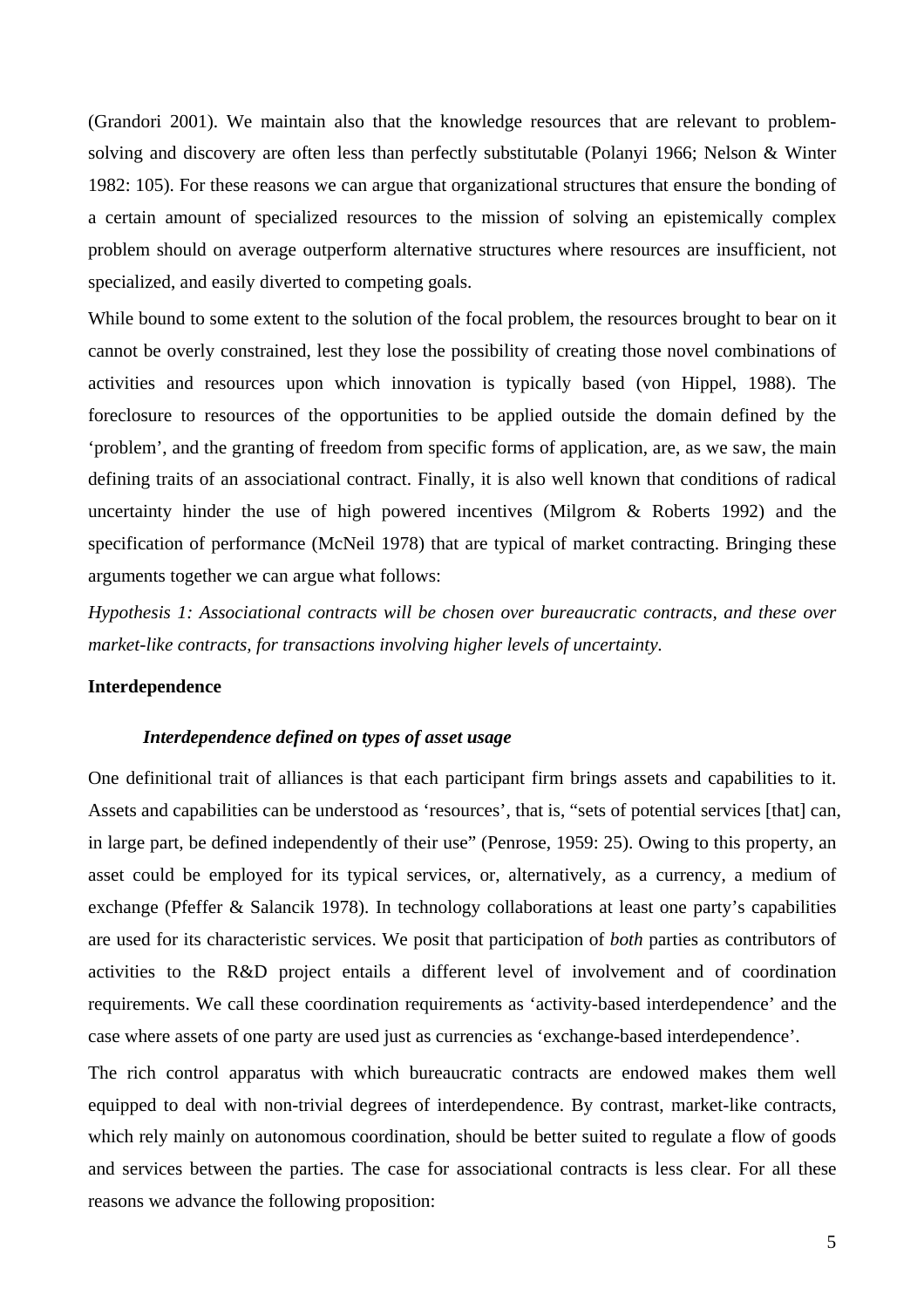*Hypothesis 2: Bureaucratic contracts will be chosen for transactions involving higher levels of activity-based interdependence.* 

#### *Interdependence defined on technology structure*

Alliance agreements reveals that the parties possess at least a rudimentary understanding of whether the characteristics of the output envisaged and their respective knowledge bases are such that the production process is neatly decomposable or not. Would knowing as much bear implications for an efficient organizational configuration? A production process where the activities are not technically separable and cannot be carried out in isolation from each other without loss of efficiency is called 'team production' (Alchian & Demsetz 1972). Team production gives rise to a metering problem, makes it difficult to rely on individual incentive rewards and hinders the specific attribution of costs. To the extent that each actor is not solely in charge of its own subtask, we aver that team production requires also the specification of procedures for decision making (Vanberg, 1994). All these features seem to negate as many defining elements of the main dimension market-like contracts are based upon. To be sure, team production is partly unfavorable also to some aspects of bureaucratic contracts but they appear of less fundamental importance. Indeed, Mayer and Bercovitz (2003) observed greater contractual formalization under conditions of task interdependence. All these intuitions lead to the following proposition.

#### *Hypothesis 3: Bureaucratic contracts will be chosen for transactions involving team production.*

While a 'community of fate' may have some advantages when it is difficult to measure each other's contributions, cheaper mechanisms for the control of motivational problems ought to be available. Thus, we treat the comparative assessment of associational and market-like contracting under team production as an empirical question.

#### *Interdependence defined on the scope of activities*

Alliance scope, in the sense of whether an alliance encompasses just R&D or also manufacturing and distribution, can affect the level of contractual hazards (contractibility, spill over), and call for safeguards in the form of greater hierarchical intensity. However we posit that the main channel through which a wider functional scope can influence organizational structure is by creating additional and different coordination requirements. For instance, as manufacturing is put under the umbrella of the alliance, things like the timing of the orders, the compliance of the deliverables with quality specifications, and the continuity of supplies become salient. As a result of these conditions of 'sequential interdependence', we expect a greater use of programming (Thompson 1967).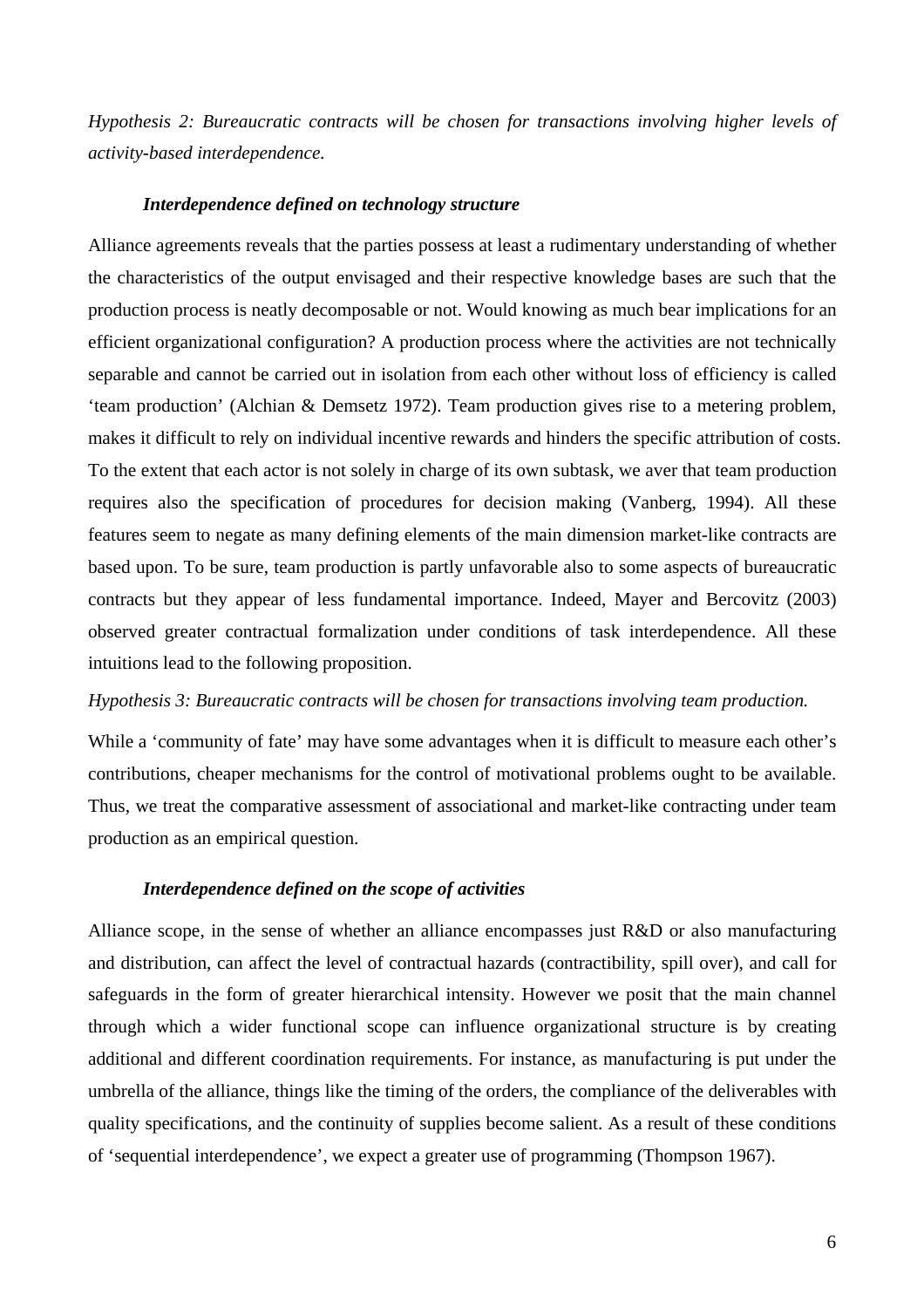A wider functional scope is likely to compound interdependence with a greater potential for conflict of interests, which calls for the formalization of procedures for adjustment (Williamson 1979).<sup>2</sup> Moreover, the lower cognitive uncertainty of downstream activities means that cost control and time savings become primary ways to add value, adding the pressure to increase standardization and monitoring. All the factors mentioned above seem to indicate that a wider functional span will lead to alliances with more bureaucratic contracts.

The type of interdependence that we have just described vastly exceeds the information processing capability of market-like coordination (Thompson 1967). Moreover, the resources that are necessary to the performance of downstream activities are likely to be more substitutable than those that are required by R&D. Therefore the addition of downstream activities should not increase the need for a lasting pooling of resources through associational contracts. Thus we do not expect a significant association of a wider scope with this contractual type. Overall, we advance the following hypothesis:

*Hypothesis 4: Bureaucratic contracts will be chosen for transactions involving a wider functional scope* 

#### **Distribution of knowledge**

The knowledge that is necessary to accomplish an R&D project can be distributed between the two parties of an alliance, or it can be concentrated and, in the limit, contributed by just one of them. When one party can contribute R&D competencies and the other has manufacturing and commercialization capabilities, it can also be argued that their knowledge bases are quite differentiated.

Several studies have stressed the distribution of the requisite knowledge, and the differentiation of the knowledge bases of the actors, as possible predictors of organizational configurations from the point of view of the effectiveness at problem solving. Burns and Stalker (1961) claimed that when the environment is turbulent firms have to rely on the (decentralized) knowledge of their workers, rather than on know-how embodied in rules and procedures, and the accompanying organizational structure needs to be characterized by intense horizontal relationships, rather than by hierarchy, and by low levels of formalization. For their part, Lawrence and Lorsch (1967: 72) found that influence is more effective at resolving interdepartmental conflict and promoting organizational performance, if it concentrated at the managerial level where knowledge to make decisions is available. In more

<sup>&</sup>lt;sup>2</sup> A change in product specifications required at the mass-production stage affects more units of input than changes requested when a product is still at the prototype stage. Moreover, the move from R&D to production is often a move from concepts to artifacts, which certainly have lower plasticity.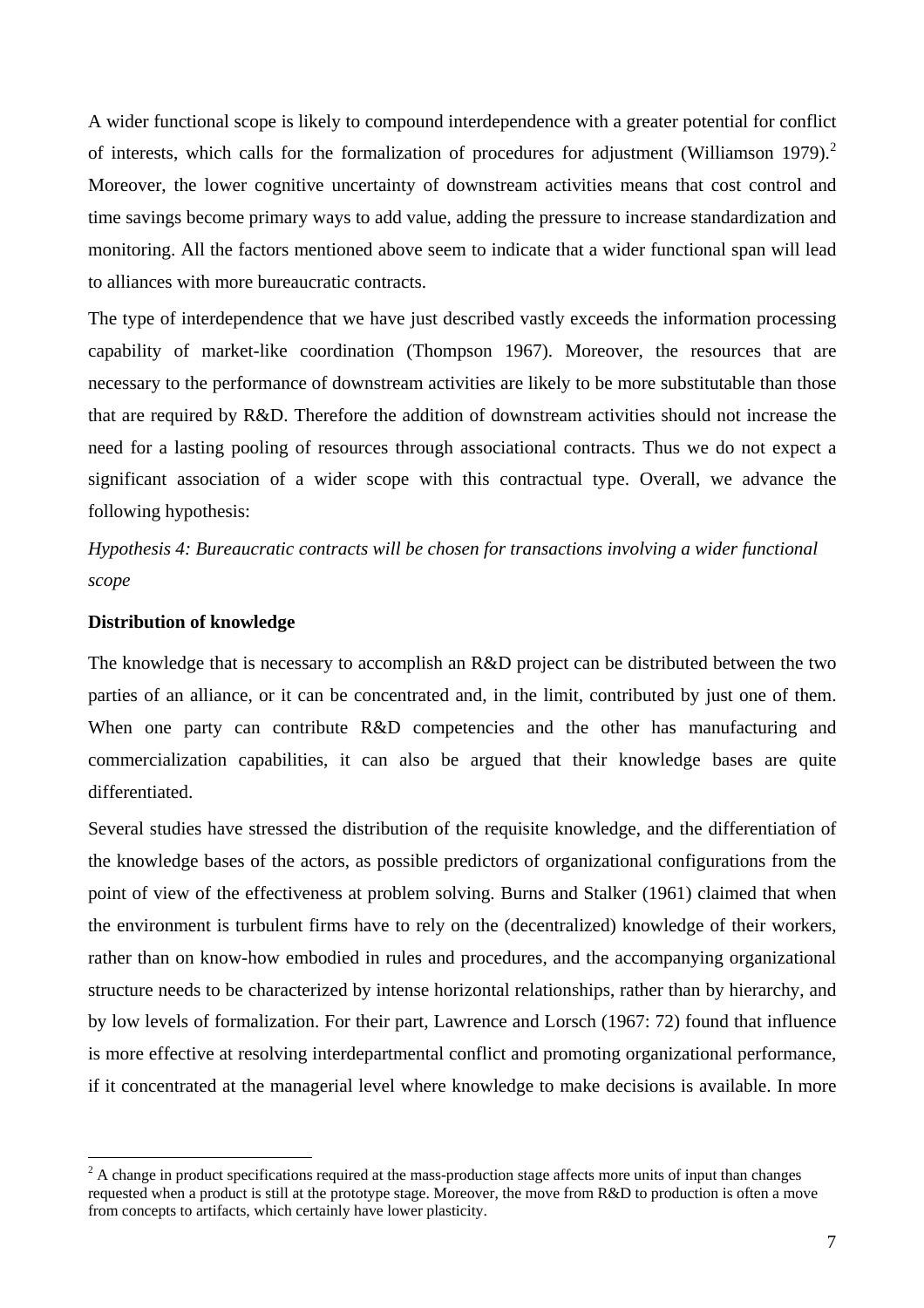recent times, the literature on network governance and on the new organizational forms has expressed a similar viewpoint.

Studies of organizational learning and organizational knowledge have argued that as knowledge differentiation increases so does the diversity in languages, perceptions, practices. This is expected to reduce the capacity to utilize the knowledge of others (Cohen & Levinthal, 1990) and to call for increasingly more powerful knowledge integration mechanisms. However, in the limit the combination of different knowledge bases becomes no longer possible and the parties can exchange "the output of the application of knowledge, but not have access to the source" (Grandori, 2001: 391).

In the specific field of R&D biopharmaceutical alliances, when the biotechnology firm possesses all the know-how that is relevant for the 'upstream' research activities, no real transfer of the core technology is possible. The counterparty must be satisfied with receiving the results of the discovery activities. We argue that a rather autonomous, disconnected pattern of decision making, supported by market-like contracting is a suitable model of interaction in the case of concentrated knowledge and, *a contrario*, that this is not the case with distributed knowledge.

When both parties contribute their capabilities to the R&D *project*, some degree of integration of their knowledge bases cannot be dispensed with and the intense coordination that is required to blend different knowledge bases into an innovative output needs to be sustained by the sharing of risk, responsibilities and benefits as well as by an intense communitarian interaction (Grandori & Neri 1998). Associational contracts provide precisely for all these elements. Combining these arguments we advance the following proposition:

*Hypothesis 5: Associational contracts will be chosen over bureaucratic contracts, and these over market-like contracts, for transactions involving an equal distribution of knowledge resources.* 

#### **EMPIRICAL ANALYSES**

#### **Sample and dependent variable**

We tested the implications of the arguments above with data obtained from the content analysis of US pharmaceutical biotechnology agreements. The contracts have been provided by Recombinant Capital (Recap), a San Francisco Bay area-based consulting firm. Our sampling criteria excluded those alliances where one of the parties was a non-business organization and those that did not include any element of R&D. We also left out agreements terminated ahead of time, as a means to bias the sample toward successful alliances. Finally, through random selection we picked 79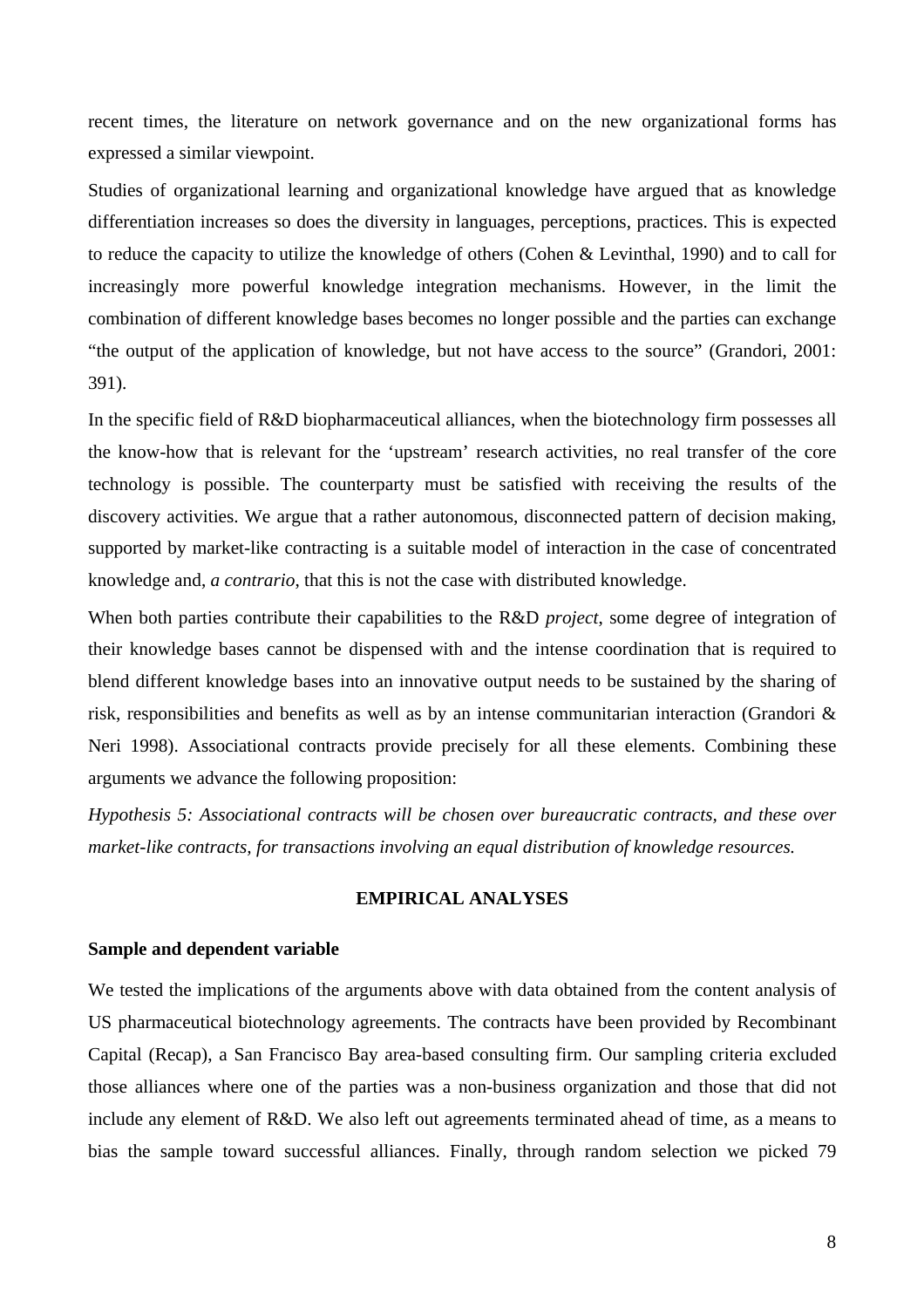alliance contracts with a constraint of approximately equal representation of early stage and late stage alliances. The contracts in our sample date from 1989 until 2005.

Our dependent variable (FORM) takes on one of three values, which correspond to the three contractual types that were identified through a preliminary taxonomical analysis. Details of the process that led to the identification of these types are provided in Appendix B.

 $FORM = 1$  for associational agreements

 $FORM = 2$  for bureaucratic agreements

 $FORM = 3$  for market-like contracts

#### **Independent variables**

*Uncertainty*. We claim that in biotechnology research the lack of valid knowledge concerning cause-effect relationships is the more severe, the farther the drug discovery process is from the commercial release. To support our claim we can look at the 'attrition rate' statistics (the number molecules discarded during the process) in Table 1.

# Insert Table 1 about here

Thus the stage of research at the time of signing an alliance agreement is our proxy for uncertainty.<sup>3</sup> For our initial analysis we recode Recap's original measure into a three categories variable (STAGE), where the stage of Discovery is assigned a value of 1, and the remaining stages are evenly subdivided in two classes with value 2 and 3 respectively.<sup>4</sup>

*Interdependence defined on type of asset usage.* This variable measures whether the contribution of assets to the R&D project by either party is purely financial or whether both are actively engaged in the project. The former type of asset contribution defines an exchange-based interdependence, while the latter is the defining criterion of activity-based interdependence. This variable, called ACTIVITY, was coded as follows:

- 0: one side performs R&D activities
- 1: both sides perform R&D activities

*Interdependence defined on technology structure.* The variable called TEAM measures whether the performance by the parties of their respective tasks, requires an extent of collaboration that prevents the possibility of specific, individual attribution of the results of the R&D activities. Since what we are concerned with are the typical expected outcomes of the R&D project, the problem can be

 $\overline{a}$ 

 $3<sup>3</sup>$  A detailed description of the measure is provided in Appendix C.

<sup>&</sup>lt;sup>4</sup> To check for robustness of findings, alternative codifications have also being used.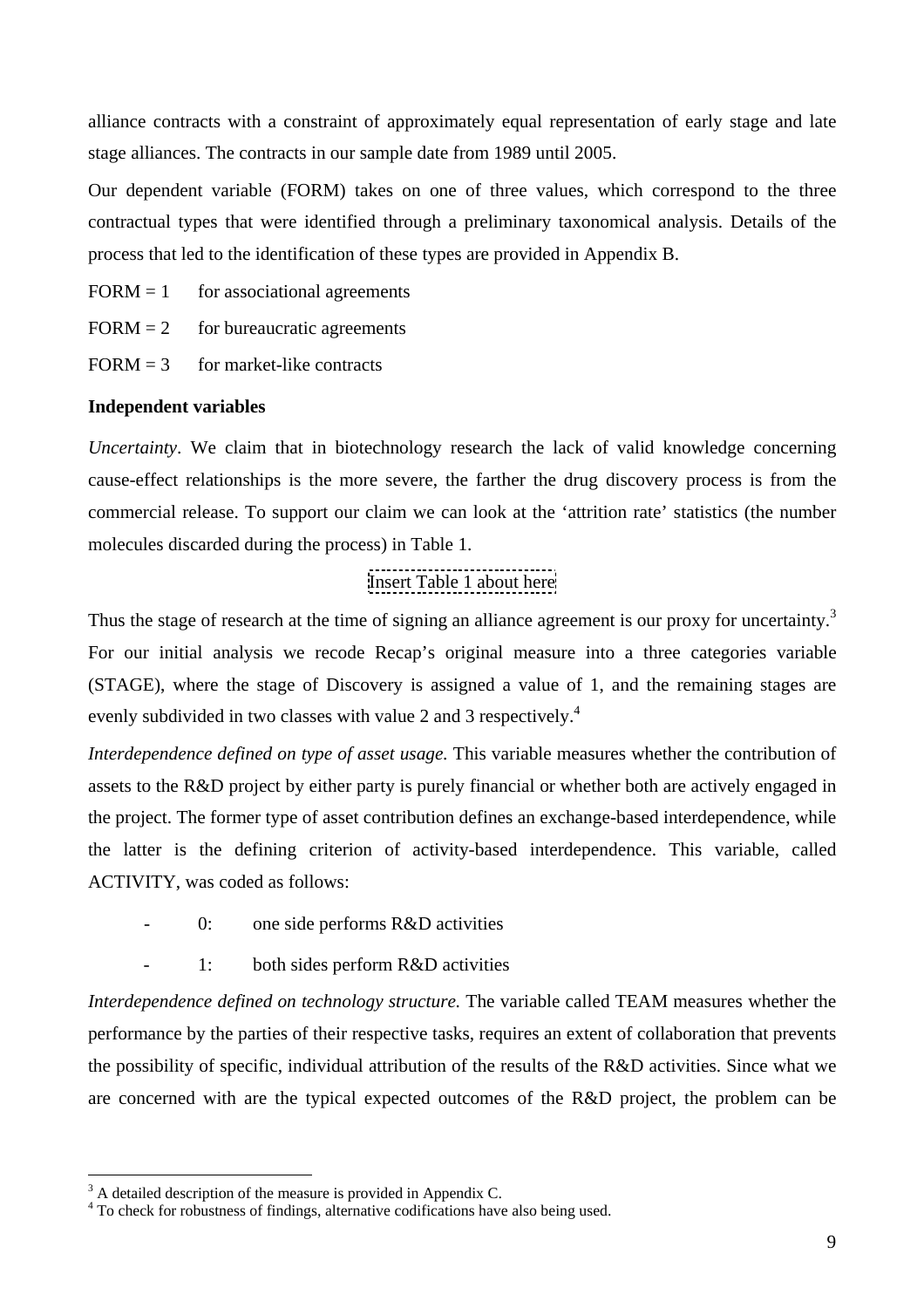reformulated as one of observing whether the alliance may give rise to joint inventions or not. In sum, TEAM was coded as follows:

- 0: decomposable production (no joint inventions envisaged)
	- 1: team production (joint inventions envisaged)

*Interdependence defined on the range of functional activities. This variable measures whether an* alliance is specifically dedicated to R&D or whether in encompasses also sales and distribution activities. This variable, called SCOPE, is coded as follows:

- 0: pure R&D
- 1: mixed activities  $(R&D \text{ and sales})^5$

*Distribution of knowledge resources.* Observations concerning the distribution of knowledge resources in the R&D project, as reflected by contributions of intellectual property and the performance of R&D tasks, are captured by a variable called BALANCEKW that is coded as follows:<sup>6</sup>

- 0: About equal contributions
- 1: R&D firm makes dominant or exclusive contribution

#### **Control variables**

 $\overline{a}$ 

In addition to the independent variables featured in the hypotheses we also included some control variables that may impact on the contractual choice. The indicator variable EXIST measures whether the contract stipulates, on top of the R&D collaboration, a transfer or rights on existing technology for commercial exploitation outside the collaboration. The reason for being concerned with this variable is that an external observer may think the alliance is a genuine collaborative effort, while in reality it could be little more than a licensing agreement, accompanied by ancillary activities.

Another dummy (VERTICAL) was included to indicate whether the alliance was horizontal (established between biotechnology firms) or vertical (established between a biotechnology and a pharmaceutical firm). This variable can be understood as a crude measure of the difference in the financial strength of the alliance partners. A third dummy variable (INTERNATL) indicates whether one partner in the alliance is from a country other than the US, thus entailing possibly different preferences as to the contractual type, or greater contractual hazards due to monitoring difficulties and a lower understanding of each other's expectations.

 $<sup>5</sup>$  In order to carry out robustness analyses we tried also alternative coding of SCOPE and obtained similar results.</sup>

<sup>&</sup>lt;sup>6</sup> Contribution of effort and capabilities to downstream processes where not considered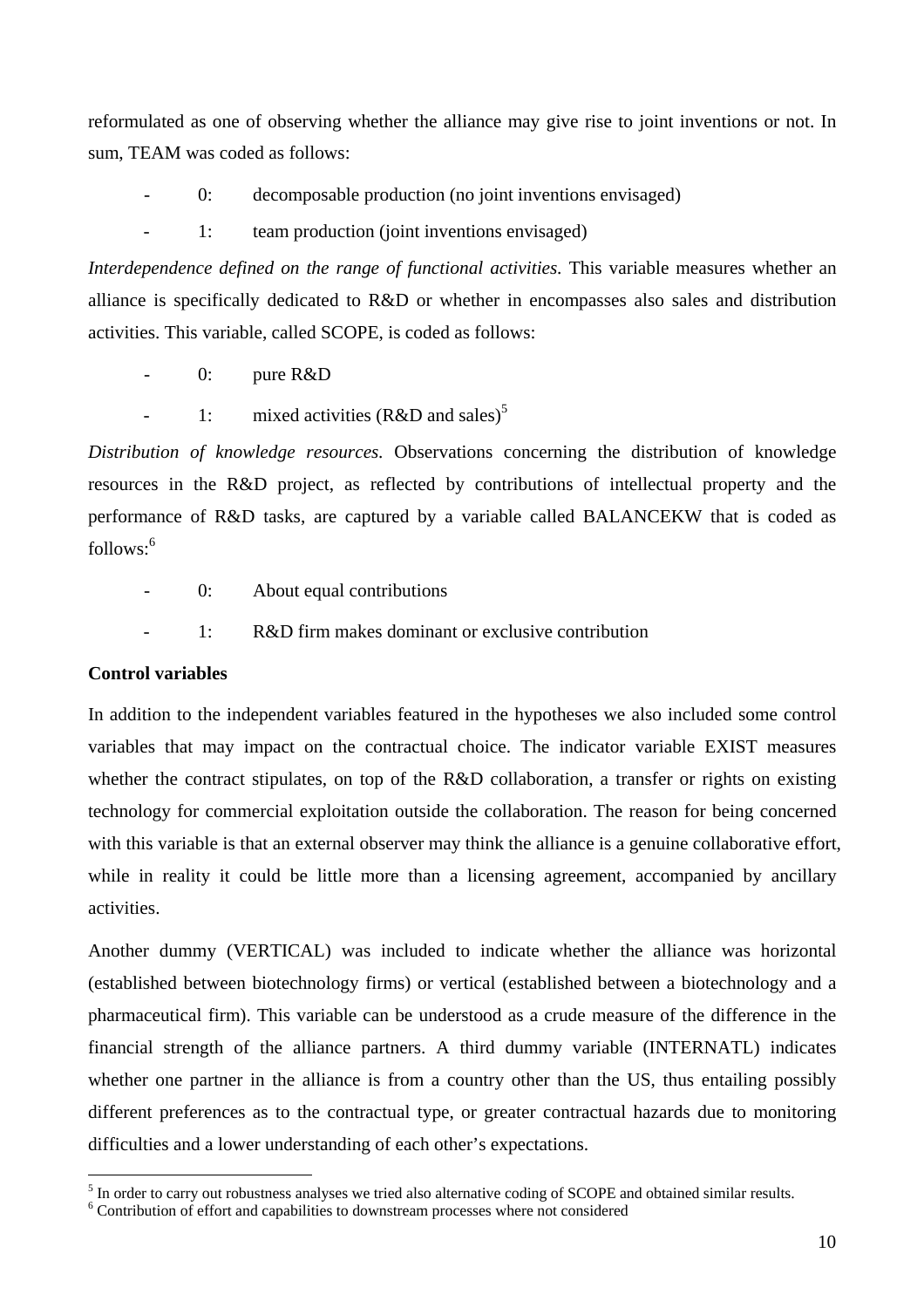#### **Statistical Methodology**

We assessed the probability of the choice between the three contractual types with a multinomial logistic regression model and Huber-White sandwich estimators of variance. Table 2 presents descriptive statistics and correlation coefficients.

# Insert Table 2 about here

Table 3 presents the results of our analyses. Each model estimates coefficients indicating how covariates affect the choice of associational and bureaucratic contracts relative to the choice of market-like agreements. In all the models after the first, also coefficients for the choice of associational versus bureaucratic contracts are presented. Overall, our hypotheses find good support in the data, but some are rejected.

# Insert Table 3 about here

We discuss only the results of the full model (Model 3). The addition of the full set of the variables of interest results into a considerable improvement of the predictive power of the model, as reflected in the chi-square test on the observed log likelihoods. The negative and significant intercepts of equations A and B indicate that in correspondence of zeros of our covariates marketlike contracts have higher probabilities of being chosen. All the indicators of higher levels of interdependence (ACTIVITY, TEAM, and SCOPE) are significantly associated with greater use of bureaucratic contracts, in line with our hypotheses 2, 3 and 4. The configuration of the knowledge resources contributed to the alliance (BALANCEKW) also turns out to be an important predictor of contractual choice: where knowledge is more distributed the parties are more likely to favor associational contracts. However, conditions of distributed knowledge do not significantly affect the choice between bureaucratic and market-like contracts. The proxies for uncertainty, that had some explanatory power in Model 2, loose statistical significance altogether in the full model.

We have also analyzed the substantive significance of our results by comparing the discrete changes in the predicted probabilities of the different contractual alternatives for unit changes in our independent variables. Each of the five covariates that were found significant turned out to have a considerable impact on the average predicted probability of the three contractual types, with BALANCEKW displaying the largest impact of all.

One final analysis involved the comparison of odds ratios (Figure 1). The reason for taking an interest in odd ratios is that they help clarifying whether associational contracts can be considered 'intermediate' between the other two contractual types or not. If the 'intermediate' interpretation were justified we would expect that for any given change in contextual variables, the degree to which associational contracts would be found better-matched to a different environment, and thus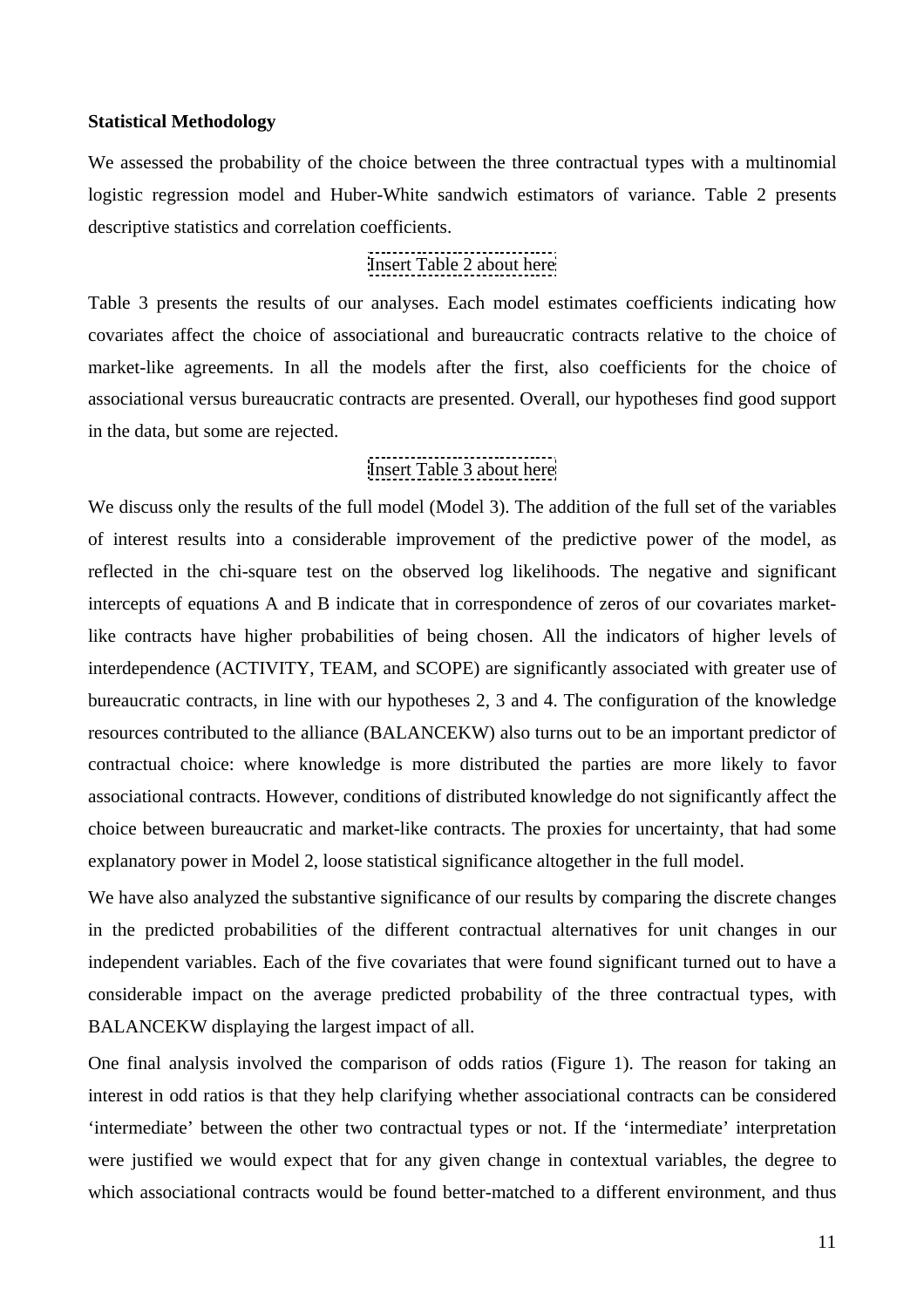chosen with greater odds, would be intermediate to the corresponding degrees of the other two archetypical categories as, by definition, intermediate governance forms possess, to a lesser extent, the same adaptation mechanisms of more fundamental ones (Williamson 1991). In Figure 1 we see that an intermediate-like behavior can be seen in the response to activity-based interdependence and team production while this is not true for changes of SCOPE and BALANCEKW. In the latter case the odds ratios of associational contracts lie outside the range defined by the odds ratios of the other contractual forms.

#### **DISCUSSION AND CONCLUSIONS**

Our findings confirm that the different types of interdependence are important predictors of contractual form and explain the choice between market-like and bureaucratic contracts. This result echoes the findings of Gulati and Singh (1998) and those of Mayer and Bercovitz (2003).

Our findings also confirm that the configuration of knowledge resources matters, that it has the strongest predictive power among the variables we have investigated, and that it impacts heavily on the choice to forge associations. Uncertainty was not found significant in the full model, possibly due to the limited size of the dataset.

Vis-à-vis certain predictors, associational contracts behave as intermediate forms between marketlike and bureaucratic contracts. Thus for some practical purposes characterizing contractual forms as points along a continuum is a useful heuristic. However, the behavior of associational contracts vis-à-vis other variables vindicates our choice to treat this governance form as qualitatively different.

Despite several limitations, this study has demonstrated that using conceptually-defined contractual types in empirical research is possible and that it can disclose aspects of the governance of interfirm relationships not easily revealed by the use of taxonomies borrowed from practice.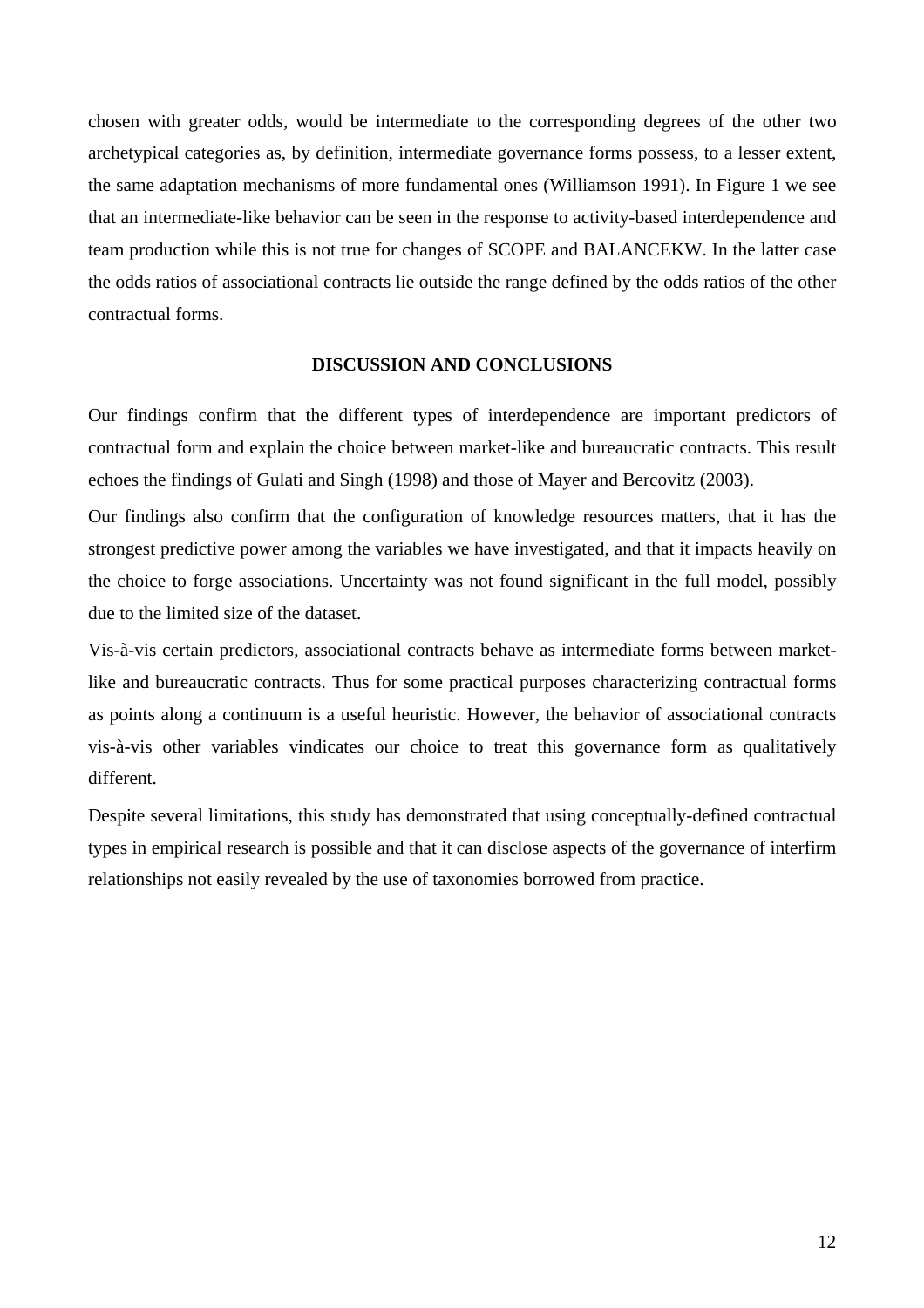#### **REFERENCES**

Alchian, A. A., & Demsetz, H. 1972. Production, information costs, and economic organization. *American Economic Review*, 62(5): 777-795.

Burns, T., & Stalker, G. M. 1961. *The management of innovation*. London: Tavistock Publications.

Cohen, W. M., & Levinthal, D. A. 1990. Absorptive capacity: A new perspective on learning and innovation. *Administrative Science Quarterly*, 35(1): 128-152.

Crocker, K. J., & Reynolds, K. J. 1993. The efficiency of incomplete contracts: An empirical analysis of air force engine procurement. *RAND Journal of Economics*, 24(1): 126-146.

Fama, E. F., & Jensen, M. C. 1983. Separation of ownership and control. *Journal of Law and Economics*, 26(2): 301-25.

Grandori, A. 2001. *Organization and economic behavior*. Routledge: London and New York.

Grandori, A. 2005. Firm-like contracts: From task contingencies to resource commitments. *Crora Working Paper n. 10*. Milano: Bocconi University.

Grandori, A., & Furlotti, M. 2007. *Facio ut facias: Associational contracts and innovation*. International Studies of Management and Organization (forthcoming).

Grandori, A. and M. Neri: 1998, "The Fairness Properties of Networks", in A. Grandori (ed.), *Inter-Firm Networks: Organization and Industrial Competitiveness*. London: Routledge.

Gulati, R., & Singh, H. 1998. The architecture of cooperation: Managing coordination costs and appropriation concerns in strategic alliances. *Administrative Science Quarterly*, 43(4): 781.

Holmström, B., & Milgrom, P. 1991. Multitask principal-agent analyses: Incentive contracts, asset ownership, and job design. *Journal of Law, Economics & Organization*, 7(2): 24.

Kaplan, S. N., & Strömberg, P. 2003. Financial contracting theory meets the real world: An empirical analysis of venture capital contracts. *Review of Economic Studies*, 70(245): 281-315.

Knight, F. H. 1957. *Risk, uncertainty and profit*. New York: Kelley and Millman, Inc.

Lawrence, P. R., & Lorsch, J. W. 1967. *Organization and environment: Managing differentiation and integration*. Boston, MA: Harvard Business School Press.

Macneil, I. R. 1974. The many futures of contracts. *Southern California Law Review*, 47: 691-816.

Macneil, I. R. 1975. A primer on contract planning. *Southern California Law Review*, 48: 627-704.

Mayer, K. J., & Bercovitz, J. E. L. 2003. The influence of relationships, learning and inertia on contract design: The extent of contingency planning in information technology services contracts. *University of Southern California working paper*.

Milgrom, P., & Roberts, J. 1992. *Economics, organization and management*. Englewood Cliffs, N.J.: Prentice Hall.

Nelson, R. R., & Winter, S. G. 1982. *An evolutionary theory of economic change*. Cambridge: Harvard University Press.

Oxley, J. E. 1997. Appropriability hazards and governance in strategic alliances: A transaction cost approach. *Journal of Law Economics & Organization*, 13(2): 387-409.

Penrose, E. 1995. *The theory of the growth of the firm*. Oxford & New York: Oxford University Press.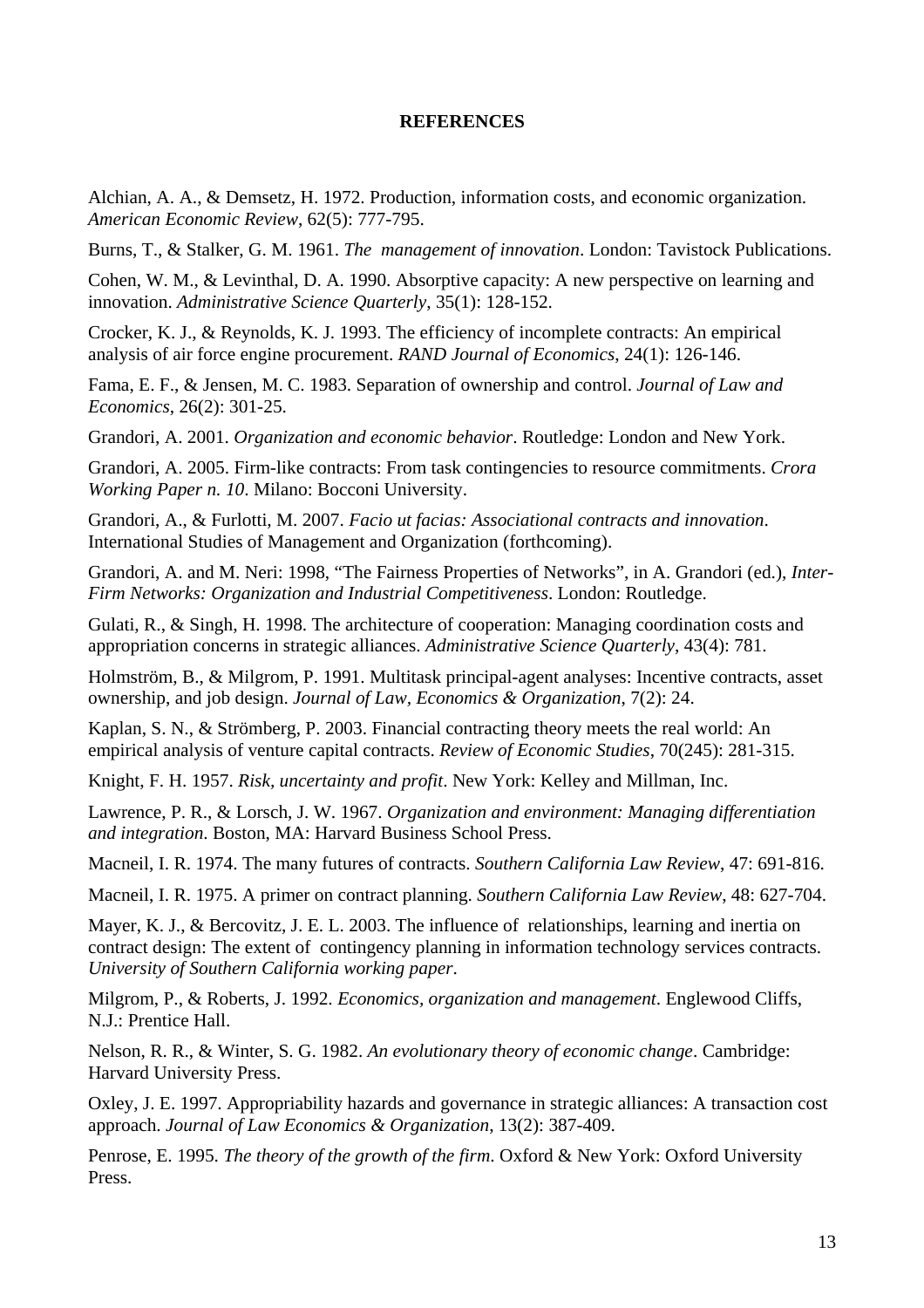Pfeffer, J., & Salancik, G. R. 1978. *The external control of organizations: A resource dependence perspective*. New York, NY: Harper and Row.

Pharmaceutical Research and Manufacturers of America (Phrma). 2006. *Pharmaceutical industry profile 2006*. Washington, DC: PhRMA.

Pisano, G. P. 1989. Using equity participation to support exchange: Evidence from the biotechnology industry. *Journal of Law, Economics & Organization*, 5(1): 109.

Polanyi, M. 1966. *The tacit dimension*. Garden City, NY: Doubleday.

Pugh, D. S. et al. 1963. A conceptual scheme for organizational analysis. *Administrative Science Quarterly*, 8(3): 289.

Radner, R. 1997. Bounded rationality, indeterminacy, and the managerial theory of the firm. In Z. Shapira (Ed.), *Organizational decision making*. Cambridge: Cambridge University Press.

Saussier, S. 2000. Transaction costs and contractual incompleteness: The case of Electricité de France. *Journal of Economic Behavior and Organization*, 42(2): 189-206.

Thompson, J. 1967. *Organizations in action*. New York: McGraw-Hill.

Vanberg, V. J. 1994. Organizations as constitutional systems. In V. J. Vanberg (Ed.), *Rules and choice in economics*. London & New York: Routledge.

von Hippel, E. 1988. *The sources of innovation*New York; Oxford; Toronto and Melbourne:; Oxford University Press.

Williamson, O. E. 1979. Transaction-cost economics: The governance of contractual relations. *Journal of Law & Economics*, 22(2): 233-261.

Williamson, O. E. 1991. Comparative economic organization: The analysis of discrete structural alternatives. *Administrative Science Quarterly*, 36(2): 269-296.

Williamson, O. E. 1996. The mechanisms of governance. In O. E. Williamson (Ed.), *The mechanisms of governance*: New York & Oxford: Oxford University Press.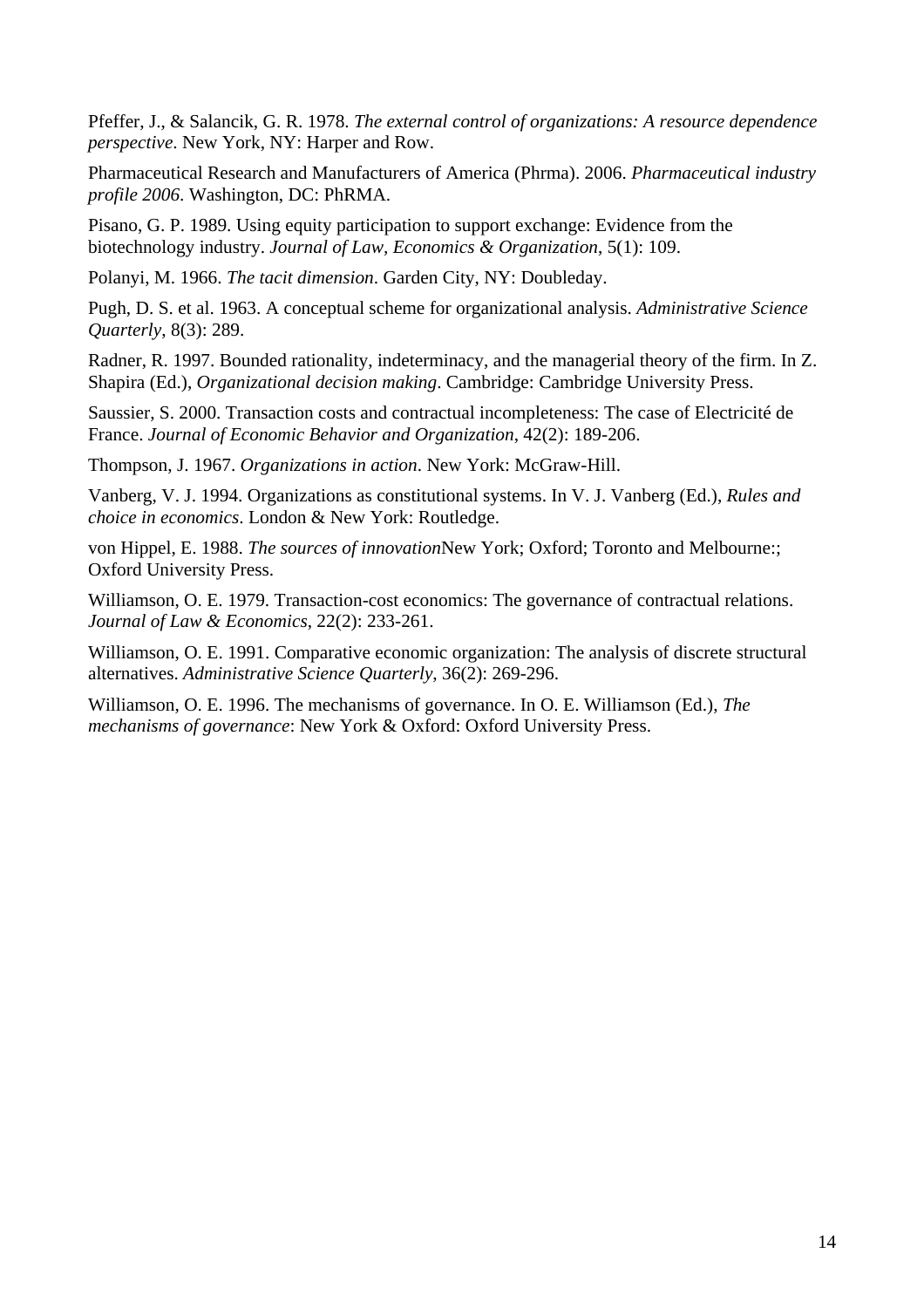# **APPENDIX A**

#### **A summary of how various studies spell out the constituting elements of 'hierarchy'**

| Reference                  | Elements                                                                                                                                                       | Comments                                                                                                                                                                                                                                                                    |
|----------------------------|----------------------------------------------------------------------------------------------------------------------------------------------------------------|-----------------------------------------------------------------------------------------------------------------------------------------------------------------------------------------------------------------------------------------------------------------------------|
| Hennart (1988)             | Equity investment                                                                                                                                              | The sharing of profits aligns interests. However, the<br>pricing of intermediate goods which do not have clear<br>arm's length prices determines how profits are divided<br>between the JV's parent companies, thus often becoming<br>a source of contractual difficulties. |
| Pisano $(1989)$            | Equity investment, restrictions on<br>rights to sell positions off                                                                                             | Equity entails better monitoring opportunities through<br>representation on the partner's board. Agreements on<br>relative contributions are said to be enforceable.                                                                                                        |
| Oxley (1997)               | Monitoring, decision and veto<br>rights, sharing of profits, hostages                                                                                          | 'Bilateral adaptation', also mentioned, (quantity<br>adjustments, formulaic price adjustments, contingent<br>clauses).                                                                                                                                                      |
| Gulati & Singh<br>(1998)   | Monitoring, decision rights,<br>sharing of profits, standard<br>operating procedures, non-market<br>pricing, dispute resolution<br>mechanisms, plans and rules | Emphasis shifted from reward systems to authority<br>('fiat', 'command structures' and 'hierarchical control')                                                                                                                                                              |
| Santoro &<br>McGill (2005) | Hostages, contractual<br>contingencies and ownership                                                                                                           | Characterization of hierarchical intensity not seen as<br>being particularly problematic                                                                                                                                                                                    |

#### **APPENDIX B**

#### **Construction of the dependent variable**

The dependent variable FORM is the result of a classificatory study carried out on 79 agreements. Each agreement was coded on 27 items of contractual structure. Measured items included: a) substantive issues, such as arrangements on monetary rewards, property rights and commitments on tasks and resources; b) procedural issues, such as rules for decision making, mechanisms for enforcement, monitoring, coordination, dispute resolution; c) contract-level characteristics, as the length of the contractual document, its duration and the use of state contingent covenants.

Through a principal component analysis of the original variables, three factors loading on 13 items have been identified which, together, accounted for about 55% of total sample variance. Factor loadings suggested the following labeling and interpretation of the three dimensions:

- *Bureaucratic intensity*: extent to which the contract is articulated, contingencies are explicitly spelled out; control mechanisms and constraints are specified.
- *Associational intensity*: extent of use of cost sharing (as opposed to specific incidence), open ended relationships, low task specification
- *Market intensity:* extent of use of performance incentives and hostages

Through a k-means cluster analysis performed on the scores on these contractual dimensions, three contractual types have been identified. An alternative clustering procedure yielded the same number of number of groupings suggested by a priori considerations. As shown in the left-hand table below, each contractual type scored high along one dimension (1), was significantly below sample average along a second (-1), and was not significantly different from average along the third (0). Accordingly we interpreted the contractual types in terms of their 'dominant' dimension and labeled them respectively 'associational', 'bureaucratic' and 'market-like'. Item-by-item characterization of clusters corroborated the interpretation based on cluster centers. Cluster memberships provided the three values of the variable FORM.

| <b>FINAL CLUSTER CENTERS</b> |         |                   |      | CLUSTER DISTRIBUTION |    |         |  |  |
|------------------------------|---------|-------------------|------|----------------------|----|---------|--|--|
|                              | Cluster |                   |      | Cluster              |    | % Cases |  |  |
|                              |         | $-$ Associational |      | 22%                  |    |         |  |  |
| Bureaucratic intensity       |         |                   | $-1$ | $2 - B$ ureaucratic  | 34 | 43%     |  |  |
| Associational intensity      |         | -                 | 0    | $3 - Market-like$    | 28 | 35%     |  |  |
| Market intensity             | $-1$    |                   |      | Valid                | 79 | 100%    |  |  |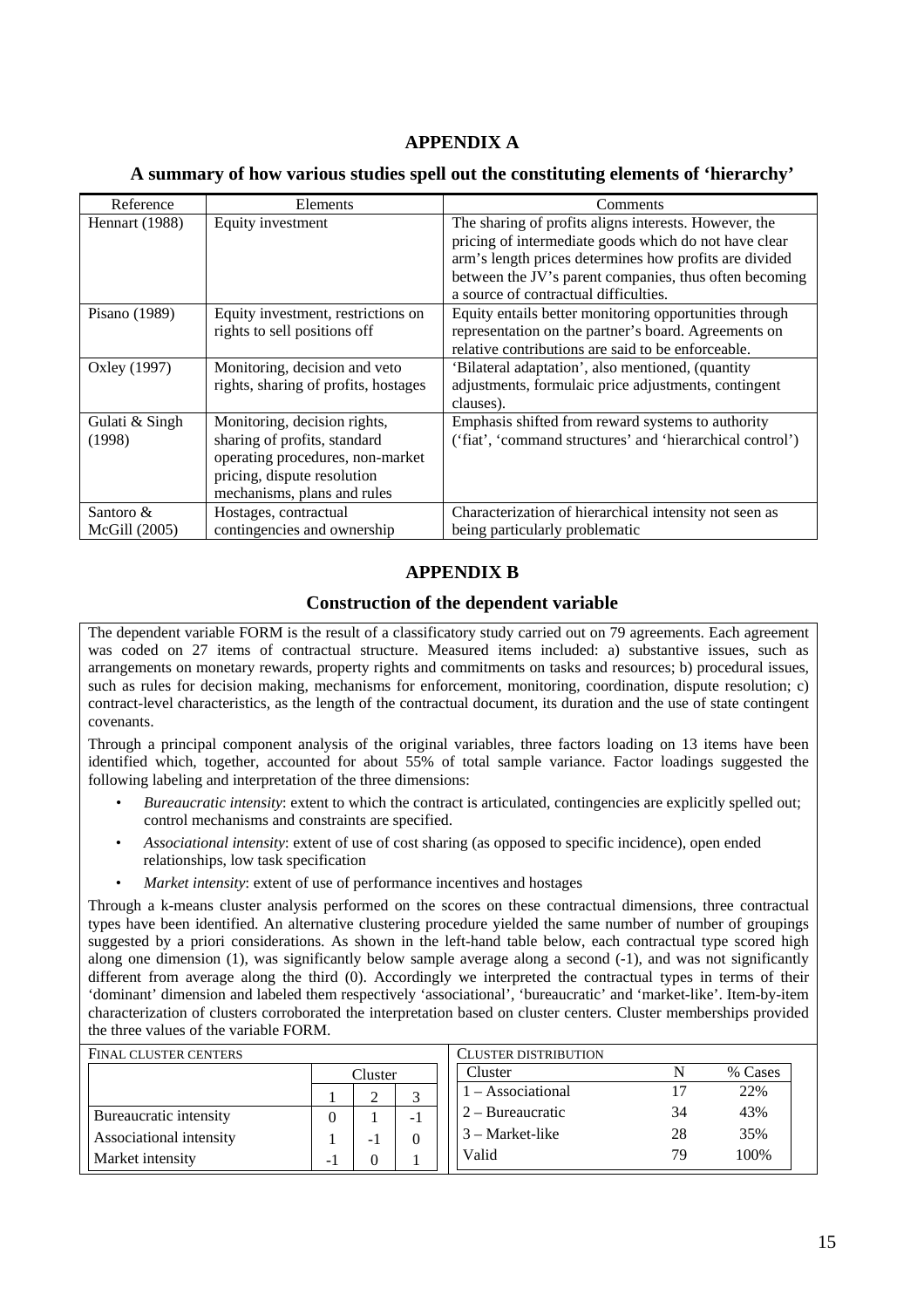# **APPENDIX C**

# **Definition of alliance stage**

|   | <b>Stage</b>         | <b>Definition</b>                                                         |
|---|----------------------|---------------------------------------------------------------------------|
|   | Discovery            | No lead product candidate identified                                      |
|   | Lead Molecule        | Lead product candidate identified but no animal testing yet undertaken    |
|   | Pre-Clinical         | Data from animal models obtained, but human trials not yet started        |
| 4 | Formulation          | Research on a vehicle or agent for the administration of a drug           |
|   | Phase I              | Human testing focused on safety begun                                     |
| 6 | Phase II             | Small-scale human testing focused on efficacy begun                       |
|   | Phase III            | Large-scale human testing focused on efficacy begun                       |
|   | <b>BLA/NDA</b> filed | Biological License Application or New Drug Application filed with the FDA |
|   | Approved             | Drug approved for commercialization                                       |

**Table 1 The drug discovery process: length, costs and attrition rates** 

| Molecules entering the phase | <b>Phase</b>   |                           | PhRMA 2004 expenditures* | Length (years) |
|------------------------------|----------------|---------------------------|--------------------------|----------------|
| 5000-10000                   | Drug discovery |                           |                          | 5.5            |
| 250                          | Pre-Clinical   |                           | 9.6                      |                |
|                              | Clinical       | Phase I                   | 15.9                     |                |
|                              |                | Phase II                  |                          | 2.0            |
|                              |                | Phase III                 |                          | 2.5            |
|                              | FDA Review     |                           | 3.4                      |                |
|                              |                | Large-scale manufacturing |                          |                |

Adapted from PhRMA (2006), www.bio.org. \* Figures in bln USD.

|    |                  |         | 2       | 3        | $\overline{4}$ | 5        | 6            | 7        | 8        | 9              |
|----|------------------|---------|---------|----------|----------------|----------|--------------|----------|----------|----------------|
|    | 1 FORM           |         |         |          |                |          |              |          |          |                |
|    | 2 STAGE          | 0.13    |         |          |                |          |              |          |          |                |
|    | 3 ACTIVITY       | $-0.28$ | 0.23    |          |                |          |              |          |          |                |
|    | 4 TEAM           | $-0.22$ | $-0.04$ | 0.27     |                |          |              |          |          |                |
|    | 5 SCOPE          | $-0.43$ | $-0.55$ | 0.16     | 0.50           |          |              |          |          |                |
| 6  | <b>BALANCEKW</b> | $-0.54$ | 0.30    | 0.17     | $-0.40$        | $-0.02$  |              |          |          |                |
|    | <b>EXIST</b>     | 0.14    | $-0.04$ | $-0.44$  | $-0.18$        | $-0.53$  | $-0.53$      | 1        |          |                |
| 8  | <b>VERTICAL</b>  | 0.13    | $-0.05$ | $-0.13$  | 0.12           | 0.13     | $-0.44$      | 0.05     |          |                |
| 9. | <b>INTERNATL</b> | 0.30    | $-0.02$ | $-0.22$  | 0.07           | 0.04     | $-0.39$      | 0.00     | 0.68     | 1              |
|    |                  |         |         |          |                |          |              |          |          |                |
|    | <b>Obs</b>       | 79      | 79      | 79       | 77             | 79       | 77           | 77       | 79       | 79             |
|    | Mean             | 2.14    | 2.20    | 0.65     | 0.78           | 0.44     | 0.23         | 0.25     | 0.56     | 0.39           |
|    | Std.Dev.         | 0.75    | 0.85    | 0.48     | 0.42           | 0.50     | 0.43         | 0.43     | 0.50     | 0.49           |
|    | Min              |         |         | $\Omega$ | $\theta$       | $\theta$ | $\mathbf{0}$ | $\theta$ | $\Omega$ | $\overline{0}$ |
|    | Max              | 3       | 3       |          |                |          |              |          |          |                |

**Table 2 Polychoric correlations and descriptive statistics**